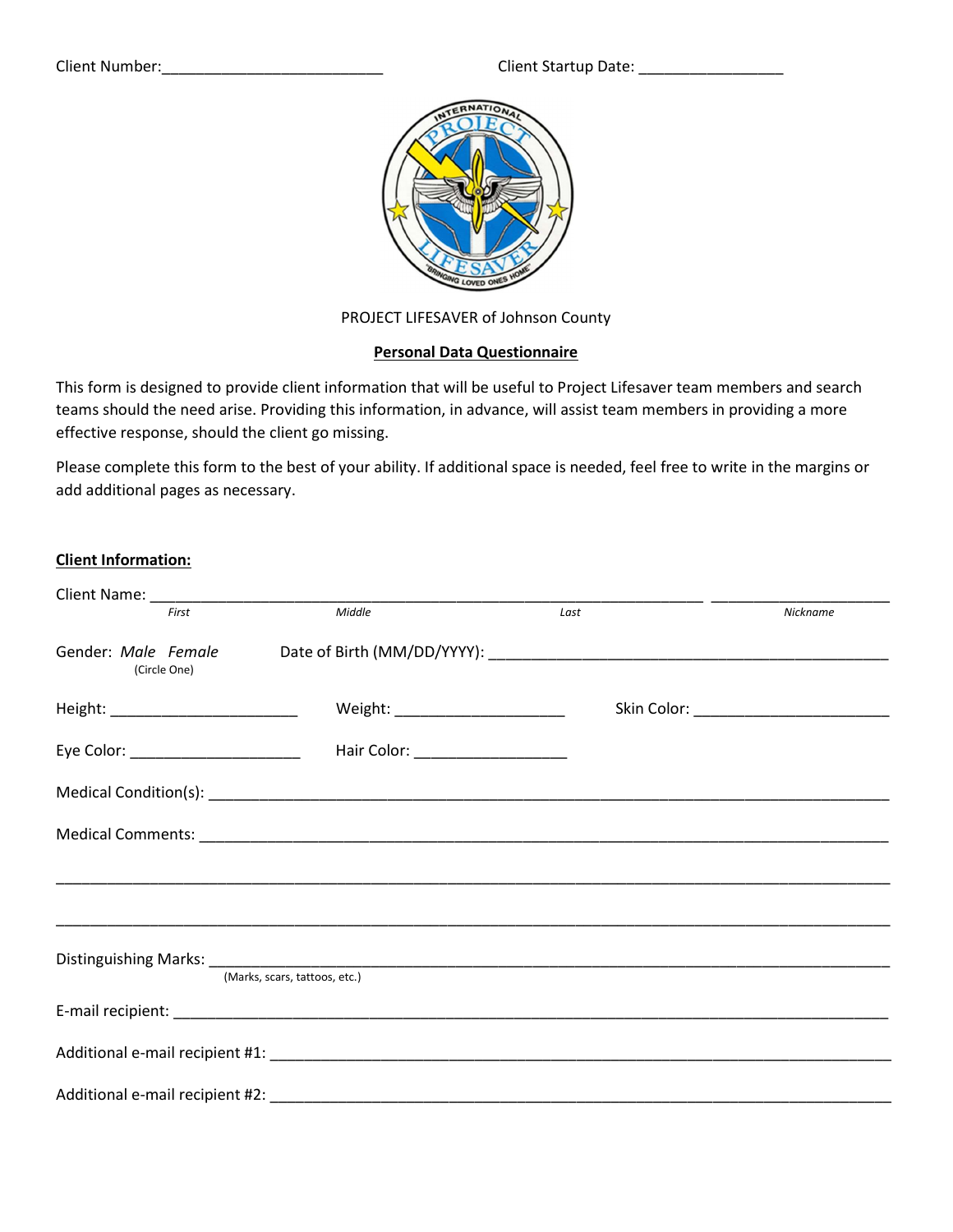|                               |                                                           | Client Startup Date: ___________________ |         |
|-------------------------------|-----------------------------------------------------------|------------------------------------------|---------|
| <b>Client's Residence:</b>    |                                                           |                                          |         |
|                               |                                                           |                                          |         |
|                               | Street Address - including apartment, suite numbers, etc. |                                          |         |
| City                          | State                                                     | Zip Code                                 | Country |
|                               |                                                           |                                          |         |
|                               |                                                           |                                          |         |
| <b>Caregiver Information:</b> |                                                           |                                          |         |
| Caregiver #1                  |                                                           |                                          |         |
| First                         |                                                           | Last                                     |         |
|                               | Street – including apartment, suite numbers, etc.         |                                          |         |
| City                          | State                                                     | Zip Code                                 | Country |
|                               |                                                           |                                          |         |
|                               |                                                           |                                          |         |
|                               |                                                           |                                          |         |
| Caregiver #2                  |                                                           |                                          |         |
|                               |                                                           |                                          |         |
| First                         |                                                           | Last                                     |         |
|                               | Street - including apartment, suite numbers, etc.         |                                          |         |
| City                          | State                                                     | Zip Code                                 | Country |
|                               |                                                           | Phone Number #2 Phone 2014               |         |
|                               |                                                           |                                          |         |